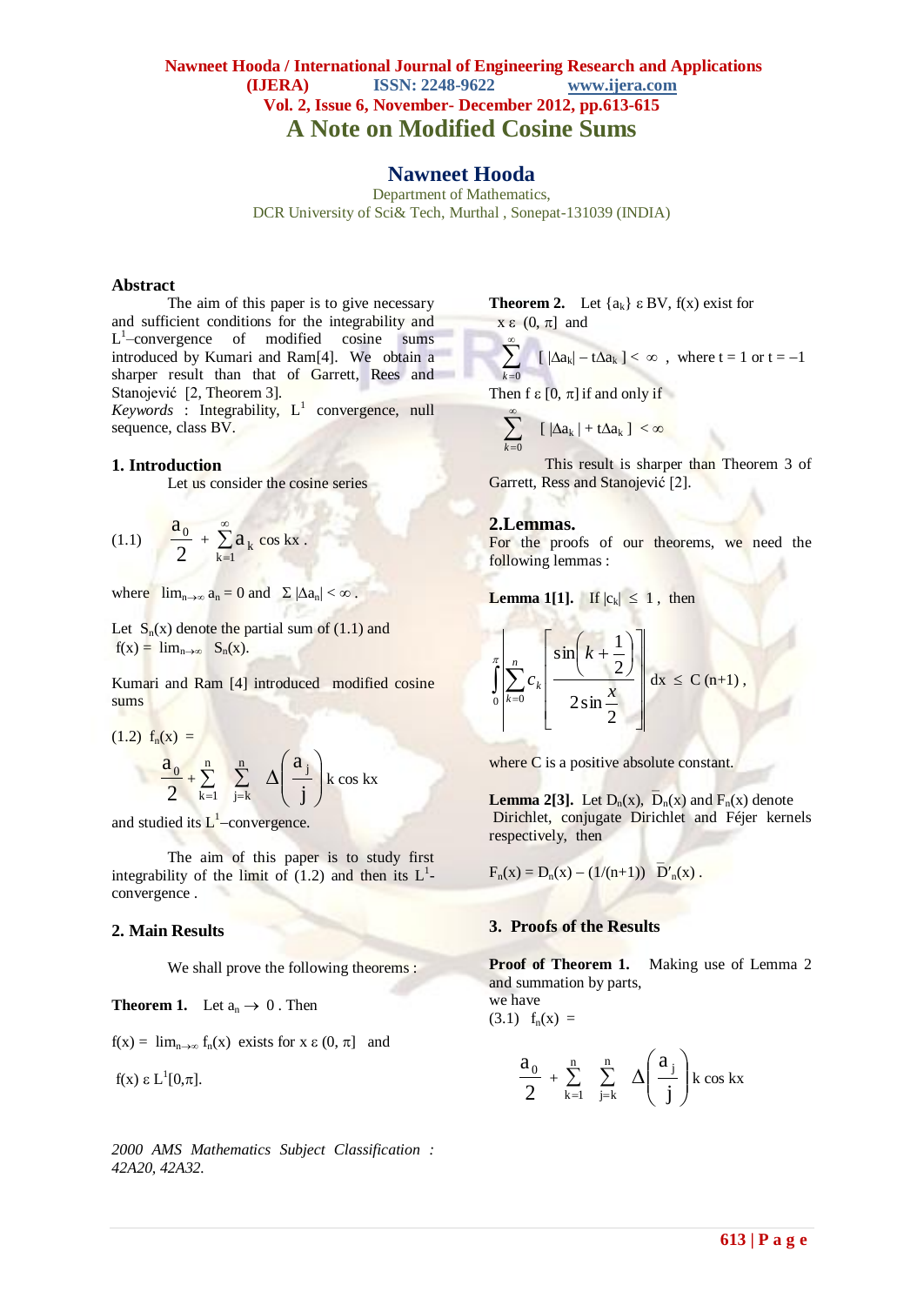$$
= S_n(x) - \left(\frac{a_{n+1}}{n+1}\right) \bar{D'}_n(x)
$$
  

$$
= S_n(x) - a_{n+1} D_n(x) + a_{n+1} F_n(x)
$$
  

$$
= \sum_{k=0}^n \Delta a_k D_k(x) + a_{n+1} F_n(x)
$$

Applying summation by parts again, we get

$$
(3.2) f_n(x) = \sum_{k=0}^{n-1} (k+1) \Delta^2 a_k F_k(x)
$$
  
+ (n+1)  $\Delta a_n F_n(x) + a_{n+1} F_n(x)$   
=  $\sum_{k=0}^{n-1} (k+1) \Delta^2 a_k F_k(x) + (n+1) a_n F_n(x)$   
- n  $a_{n+1} F_n(x)$ .

Since  $F_k(x) = 0$  (  $1/kx^2$  ) for  $x \neq 0$ , we have

$$
0 \leq \sum_{k=0}^{n-1} \Delta^2 a_k(k+1) F_k(x)
$$
  

$$
\leq (C/x^2) (a_0 - \Delta a_n),
$$
  
so, 
$$
\lim_{n \to \infty} \sum_{k=0}^{n-1} (k+1) \Delta^2 a_k F_k(x)
$$
 always exists for

 $x \neq 0$  and  $a_k \rightarrow 0$ .

The last two terms of (3.2) tend to zero as  $n \rightarrow \infty$ , and hence  $\lim_{n\to\infty} f_n(x)$  exists and

$$
f(x) = \sum_{k=0}^{\infty} (k+1) \Delta^2 a_k F_k(x).
$$

Integrating term by term, we get

$$
\int_{0}^{\pi} f(x) dx = (\pi/2) \sum_{k=0}^{\infty} (k+1) \Delta^{2} a_{k}
$$

 $=$   $(\pi/2)a_0 < \infty$ , and the conclusion follows.

**Corollary 1.** Let  $\{a_n\}$  be a null sequence. Then

$$
(1/x) \sum_{k=1}^{\infty} \Delta a_k \sin (k + (1/2)) x
$$
  
= h(x)/x converges for x \ne 0

and  $(h(x)/x) \varepsilon L^1[0, \pi]$ .

**Proof.** From relation (3.1), we have

 $f(x) =$ 

 $\sum$  $\infty$ 

w

 $\Delta a_kD_k$ 

 $k = 0$ 

$$
\sum_{k=0}^{\infty} \Delta a_k D_k(x) = \sum_{k=0}^{\infty} \frac{\Delta a_k \sin\left(k + \frac{1}{2}\right)x}{2 \sin\frac{x}{2}}
$$

$$
= \frac{h(x)}{2 \sin\frac{x}{2}}.
$$

2 Then Theorem 1 implies that  $f(x)$  exists for  $x \neq 0$ and

$$
f(x) = \frac{h(x)}{2\sin{\frac{x}{2}}} \varepsilon L^{1}[0, \pi].
$$

**Proof of Theorem 2.** Using relation (3.1), the pointwise limit f(x) of  $f_n(x)$  exists in  $(o, \pi]$  since

 $\sum |\Delta a_k| < \infty$  and  $|D_k(x)| < (\pi/x)$  for x  $\epsilon (0, \pi]$ .

Let  $c_n = \max \{t \Delta a_n, 0\}$  and  $d_n = c_n - t \Delta a_n$ . Then  $2 c_n = |\Delta a_n| + t \Delta a_n + t \Delta a_n$  and  $2d_n = |\Delta a_n| - t \Delta a_n$ .

Thus 
$$
f(x) = \lim_{n \to \infty} \sum_{k=0}^{n} \Delta a_k D_k(x)
$$

$$
= \lim_{n \to \infty} \left\{ \sum_{k=0}^{n-1} \alpha^2 a_k(k+1) F_k(x) \right\}
$$

+  $\Delta a_n$  (n+1)  $F_n(x)$ }

Since  $a_n \to 0$  and  $F_k(x) = 0$  (1/(kx<sup>2</sup>)), so,

$$
f(x) = \sum_{k=0}^{\infty} \Delta^{2} a_{k} (k+1) F_{k}(x)
$$
  
= 
$$
\sum_{k=0}^{\infty} (\Delta a_{k} - \Delta a_{k+1}) (k+1) F_{k}(x)
$$
  
= 
$$
\sum_{k=0}^{\infty} \Delta a_{k} (k+1) F_{k}(x) -
$$